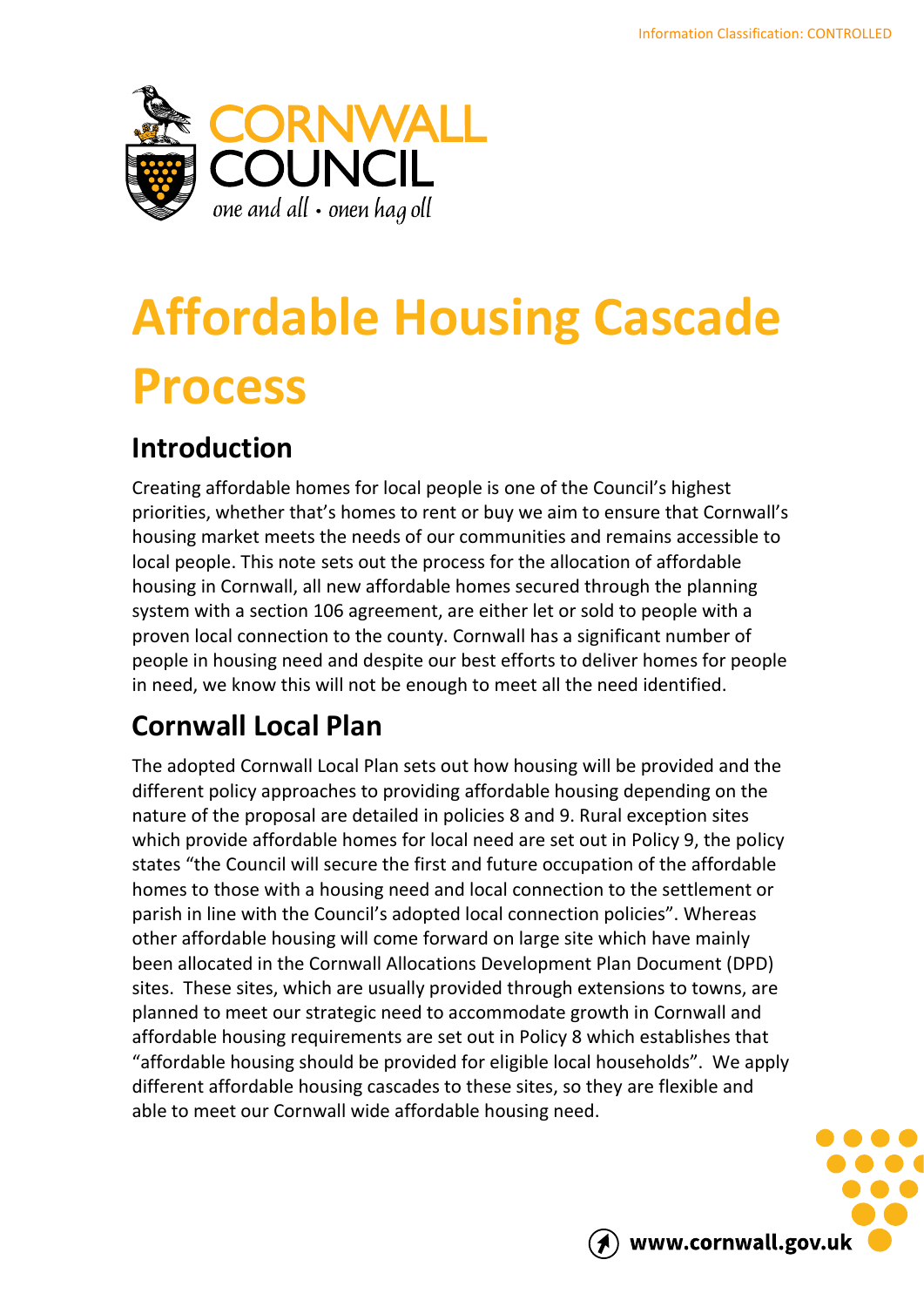#### **Cascade Process**

The Council's approach to defining local connection cascades is purposefully flexible. Exception sites, considered under Policy 9 of the Adopted Cornwall Local Plan, as well as development permitted under Policy 8 in **rural** areas (except for exceptions set out below), operate a 'three tier cascade' in terms of the local connection eligibility, this is, in order of priority:

- 1. Primary Parish household should have a local connection to the Parish in which the site is located;
- 2. Secondary Parish households should have a local connection to the parishes directly surrounding the Primary Parish;
- 3. Cornwall connection households should have a local connection to the county of Cornwall;
- 4. Minimum local connection households should have a minimum local connection to the county of Cornwall (in the case of Affordable Homeownership Dwellings).

For schemes in urban areas, as identified in Policy 3 of the Cornwall Local Plan, the following cascade is applied, in order of priority:

- 1. Town household should have a local connection to the town in which the site is located;
- 2. Cornwall Connection households should have a local connection to the county of Cornwall;
- 3. Minimum local connection households should have a minimum local connection to the county of Cornwall (in the case of Affordable Homeownership Dwellings).

There are exceptions to these cascades; where a scheme is in a rural area but the adjoining parish/town is an urban area, the town is not typically included by the Council within the Secondary parish cascade. This is due to the often comparatively large number of applicants in high need categories on the Homechoice (Homechoice is the choice-based system for letting council and housing association homes to rent in Cornwall) register in urban areas compared to rural areas. For example, a rural exception scheme in Gwinear-Gwithian Parish would not typically include the town of Hayle within the secondary parish cascade.

A further exception relates to sites permitted under Policy 8 of the Cornwall Local Plan that are considered extensions of major urban settlements (e.g. sites allocated within the Cornwall Allocations DPD) but that are technically located within a rural parish (this is a consequence of some tightly drawn parish boundaries which inevitably means that strategic town growth will sometimes